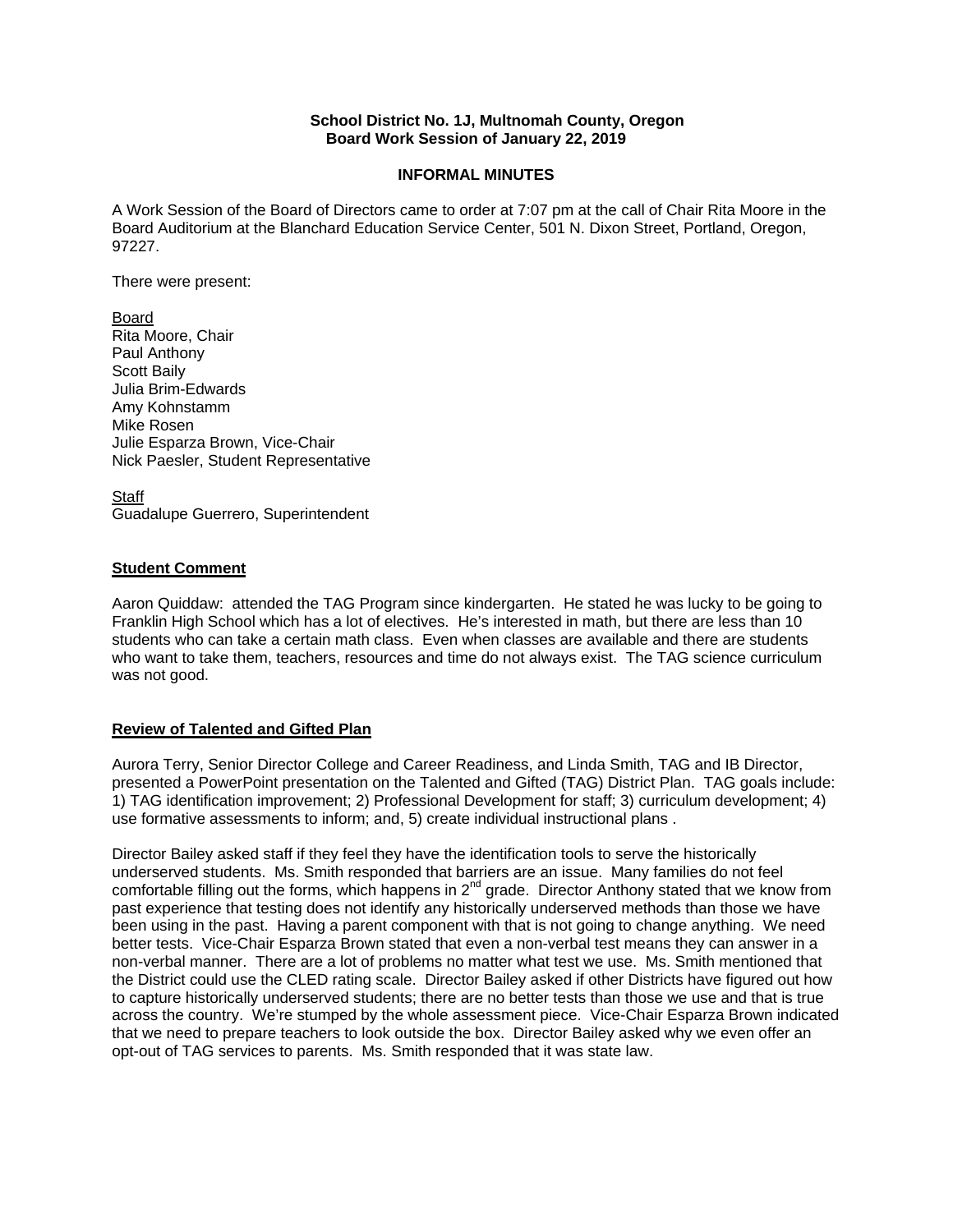January 22, 2019 Board Work Session Informal Minutes Page 2

Director Brim-Edwards questioned if the list of bullet points provided in the written report marry into the 5 goals that were presented. Ms. Smith responded yes. Director Brim-Edwards requested that the bullet points be broken out and listed under the appropriate goals; she would also like to see a scorecard.

Director Bailey asked, in regards to accountability and quality control around TAG facilitators and the individual plans, how do we know what is happening consistently across the District in quality of services. Does the Principal oversee the TAG facilitator at each school? Ms. Terry responded yes. It will be important to look at the roles and responsibilities of the facilitators. Ms. Smith added that staff will also have conversations about trainings for the facilitators.

Director Brim-Edwards questioned if the 2018 TAGAC report formed staff's plans. Ms. Terry responded yes; a lot of their suggestions were taken into account. Director Brim-Edwards asked how many students have TAG plans. Ms. Smith responded that four students had written plans this year. Director Anthony stated that the TAG science curriculum does not align with TAG students; it is not meeting their needs.

Chair Moore commented that it would be helpful, when giving this information, to clarify how the demographics break out with each sub-group across the District as a whole - the relative rate. Chair Moore asked why we were not tracking kids with 504 plans and only those who have IEPs. Ms. Smith responded that she did not have that information at this time.

Director Brim-Edwards stated that, at the end of this year, she would like to receive a snapshot of the ACCESS program and what problems were presented this year with the two sites, co-location at the schools, what worked and what didn't, and potentially what we need to do for next year to support the students. Director Bailey added that he would like a time when TAGAC can tell us how the lottery process went this year.

# **MIiddle School Update: Ockely Green, Tubman, Roseway Heights and Lent**

The principals from Ockley Green, Lent, Roseway Heights and Tubman provided PowerPoint presentations which listed their priorities and successes. Director Anthony stated that the students at Ockely were doing much better this year.

Director Bailey stated that he would like a future presentation on middle school bullying.

### **Business Agenda**

### Public Comment

Lori Lyons-Lachman: parent of a  $7<sup>th</sup>$  grader at Ockley Green, stated her thankfulness for middle schools, but stated her fear was that Ockley Green would be disbanded in three years. They need more District support. The school is used in the press as an example of failure, but Principal Howard and her staff are starting from scratch. For the first time the culture at Ockley is becoming student centered. Consistency is key and they have a long way to go.

Gabrielle Bolivar-Sargent: parent of a current Ockley green student, stated that Principal Howard was appreciated and she hopes she will stay 3-5 years. All grades are coming in below the national average, but we have, for the first time, open and transparent conversations.